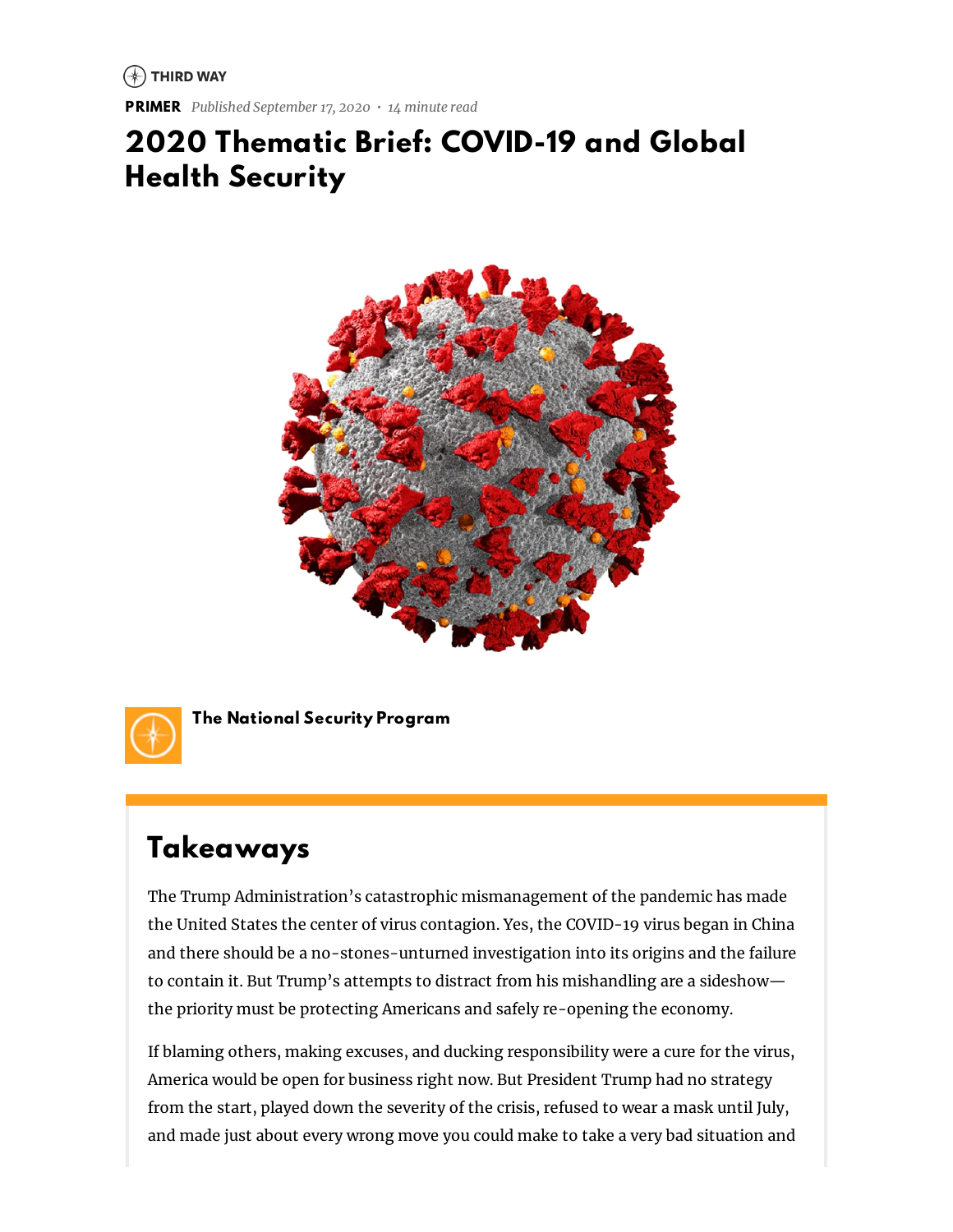make it worse. Now we have millions of cases in the United States, almost 200,000 deaths, and tens of millions of people filing for unemployment. What we don't have is any semblance of a national strategy. And on the international front, Trump's only answer is to blame and defund the World Health Organization (WHO).

Congress must reverse Trump's mismanagement so that the United States is prepared and able to fight this and other pandemics. This includes:

- 1. Restoring funding to pandemic prevention and detection programs;
- 2. Rebalancing US government security spending to ensure we can protect the American public from the things that can cause the most damage, especially pandemics and other natural disasters; and
- 3. Ensuring the United States remains a member of, and funds, the WHO.

While this national security brief will not cover the broad spectrum of responses, particularly economic and health-related, required by this crisis, Third Way has a number of resources for policymakers and candidates on these topics, including reports on saving our public health [system](https://www.thirdway.org/memo/coronacare-for-everyone-a-comprehensive-plan-to-rescue-health-care) and responding to the economic downturn by supporting [workers,](https://www.thirdway.org/report/a-coronavirus-safety-net-an-emergency-plan-to-rescue-us-workers) [employers,](https://www.thirdway.org/report/a-coronavirus-lifeline-6-ways-to-keep-american-employers-afloat) and [communities.](https://www.thirdway.org/memo/save-our-states-sos-rescue-plan-7-ways-to-save-our-communities-amid-covid-19)

# **The COVID-19 pandemic has caused the deaths of hundreds of thousands of Americans and disrupted nearly all aspects of Americans' lives.**

While public health officials and experts continue to investigate the precise start of the COVID-19 virus in the United States, there is no debate that this pandemic has upended nearly all aspects of Americans' lives. Hundreds of thousands of Americans have died and the economy, supply chains, education, travel, and more have been impacted.

The COVID-19 virus, which began in the Chinese city of Wuhan, was first reported to the WHO by the Chinese government in December 2019 (though it may have been spreading earlier than that). <sup>1</sup> In January 2020, the WHO's mission to China announced that there was evidence of human-to-human transmission of the virus; it was officially declared a pandemic in March. <sup>2</sup> Since then, the virus has spread rapidly in the United States, causing the death of almost 200,000 Americans at the time of writing and leaving even more severely ill.  $3$  Even worse, people of color are disproportionately impacted by COVID-19, including increased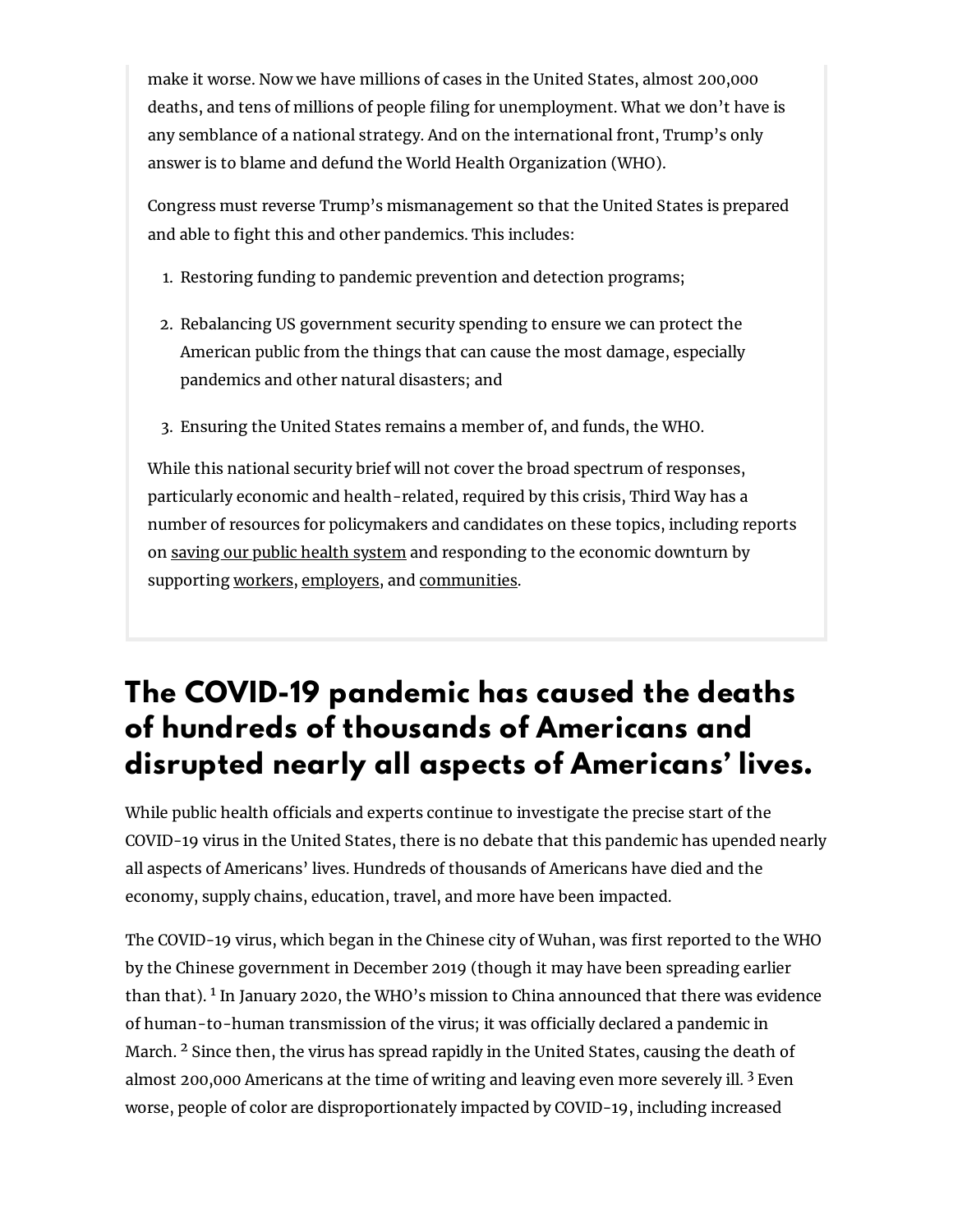mortality rates, higher rates of infection, and reduced access to testing, all due to systemic racism. <sup>4</sup>

In addition to the devastating public health impacts of this virus, nearly every other aspect of Americans' lives has been disrupted. Social distancing measures put in place by governors are estimated by one peer-reviewed study to have prevented up to 60 million more infections in the United States. <sup>5</sup> While these measures were critical, they came too late. Another study estimated that 700,000 infections and 36,000 deaths could have been prevented if broad social distancing measures had been put in place just one week earlier in March. <sup>6</sup> The National Bureau of Economic Research, a nonpartisan, nonprofit organization that tracks the history of US economic activity, officially declared the United States entered a recession in February. Record-breaking unemployment numbers and a sharp decline in economic activity have ended a 128-month-long expansion—the longest in our history. <sup>7</sup> Everything from critical supply chains (including those for medical equipment)  $8$  to travel  $9$  to education systems <sup>10</sup> has been affected.

Congressional Democrats are leading the fight to get rapid, badly needed resources out to the American people, businesses, and state, local, and tribal governments to help them recover. However, the president's disastrous response to this pandemic from the beginning has fueled the crisis that we continue to experience.

# **The Trump Administration's catastrophic mismanagement of the pandemic from the start turned the situation from bad to worse.**

While China must answer for its handling of the COVID-19 virus, President Trump has tried to deflect blame on the Chinese government—and, by extension, on the WHO—for his Administration's own failures. Since the start of this pandemic, the president has focused on distracting and blaming while peddling falsehoods and misinformation about the virus and its cures, instead of addressing pressing issues that could have saved lives.

Scientists and experts agree that the Chinese government put out misinformation about the COVID-19 virus and stifled accurate reporting about the crisis. Reporting indicates that the Chinese government silenced doctors and reporters who tried to sound alarm bells about the COVID-19 virus and its human-to-human transmission in the early stages of the outbreak in Wuhan. The Chinese government under President Xi Jinping continued to deny the virus' spread between humans even after it was clear. Top Chinese epidemiology experts have acknowledged the government took too long to inform the public of human transmission. If this was done earlier, it may have saved many lives. 11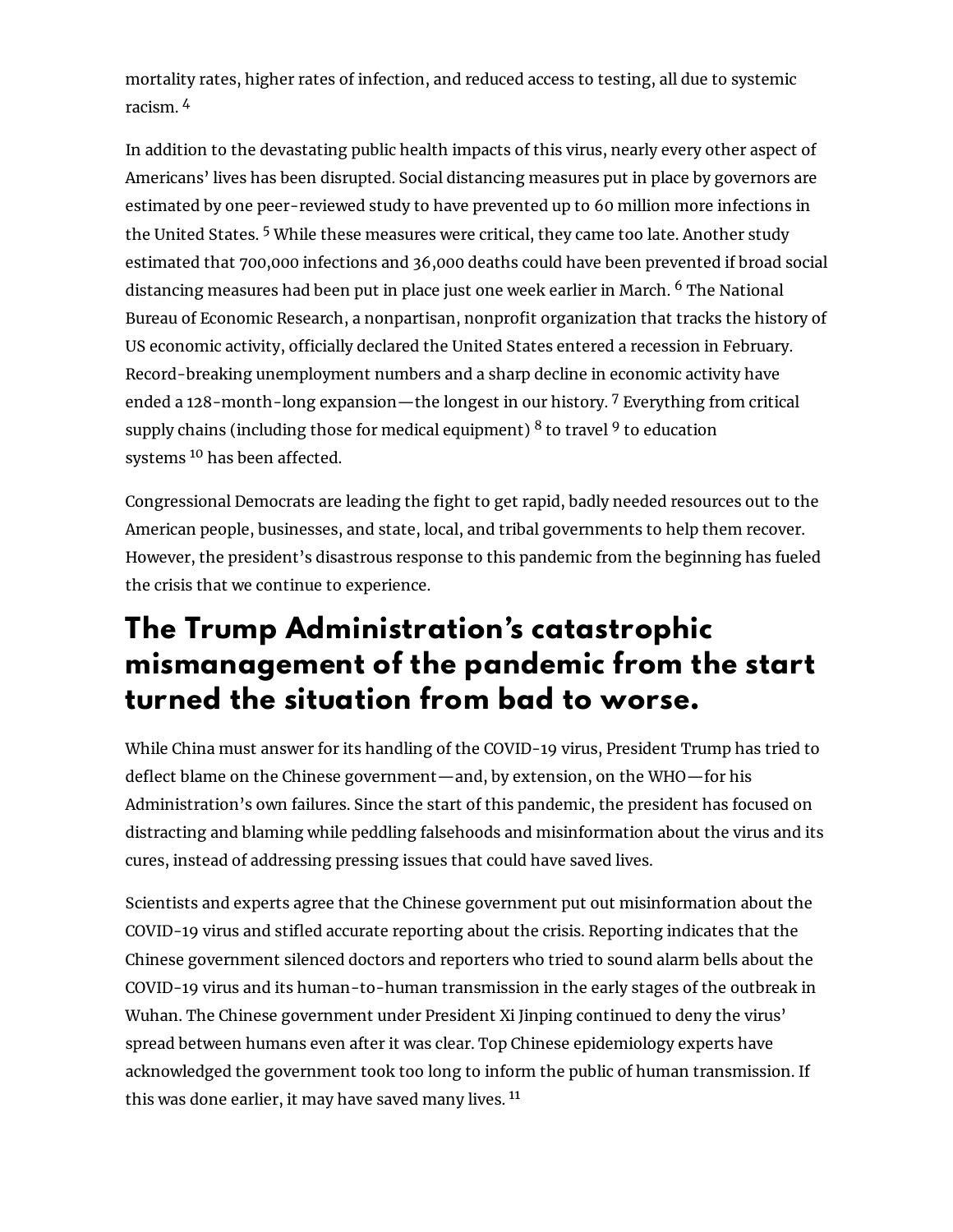The Trump Administration is right to call the Chinese government out for its handling of this crisis, but the responsibility for the consistently mismanaged response from America's federal government falls squarely on President Trump. The Chinese government confirmed in December 2019 that authorities were treating dozens of cases of the virus there, <sup>12</sup> and while it is unclear how early the virus was spreading in the United States, it is thought there were only a few cases in the country by mid-January 2020. <sup>13</sup> That gave the Trump Administration time to put in place measures to slow the spread of the virus in the United States and ensure the country's health care system was well prepared. While the Administration focused its efforts on travel bans, the country faced dire shortages of personal protective equipment—which could have limited the exposure of health care providers to the virus—and ventilators needed to treat COVID-19 patients. President Trump failed to rapidly invoke the "Defense Production Act of 1950" (P.L. 81-774),  $^{14}$  which could have ramped up private sector production of these badly needed supplies before the virus rapidly spread throughout the country. <sup>15</sup> Even in April 2020, the Administration failed to ramp up the necessary testing and contact tracing to identify and isolate cases. And it largely left governors to decide on stay-at-home orders and other social distancing measures that research tells us have saved lives in the places where they have been implemented. <sup>16</sup>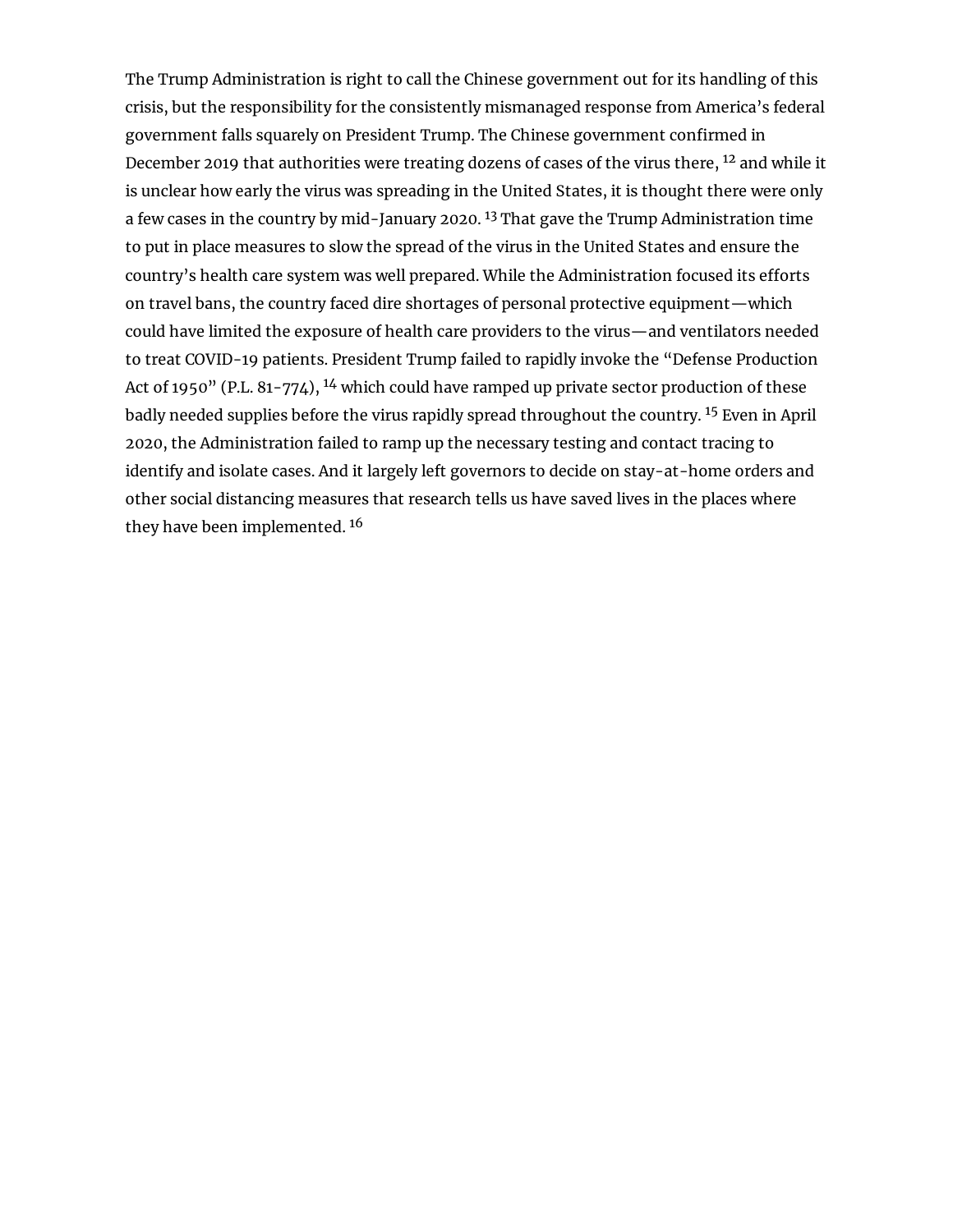

**Top Ten Countries with the Most Coronavirus Deaths** as of September 3, 2020

**Source:** "Tracking the spread of the novel coronavirus." Reuters, Updated 2 Sep. 2020, https://graphics.reuters.com/CHINA-HEALTH-MAP/0100B59S39E/index.html. Accessed 3 Sep. 2020.

Rather than listening to the diverse experts who have offered proposals to address these shortages and put in place the architecture necessary to protect people's health while supporting an economic re-opening,  $17$  the president has eschewed listening to the experts and peddled his own dangerous falsehoods and misinformation about the virus. He has promoted unproven drug treatments for the virus, which his own Food and Drug Administration has warned may be unsafe and ineffective. <sup>18</sup> His suggestion that COVID-19 might be treated by ingesting disinfectant was widely condemned by the medical community and caused a spike in calls to state poison control hotlines. <sup>19</sup> <sup>20</sup> Similarly, his claim that UV light could possibly be used inside the human body to treat the virus has been widely debunked. <sup>21</sup>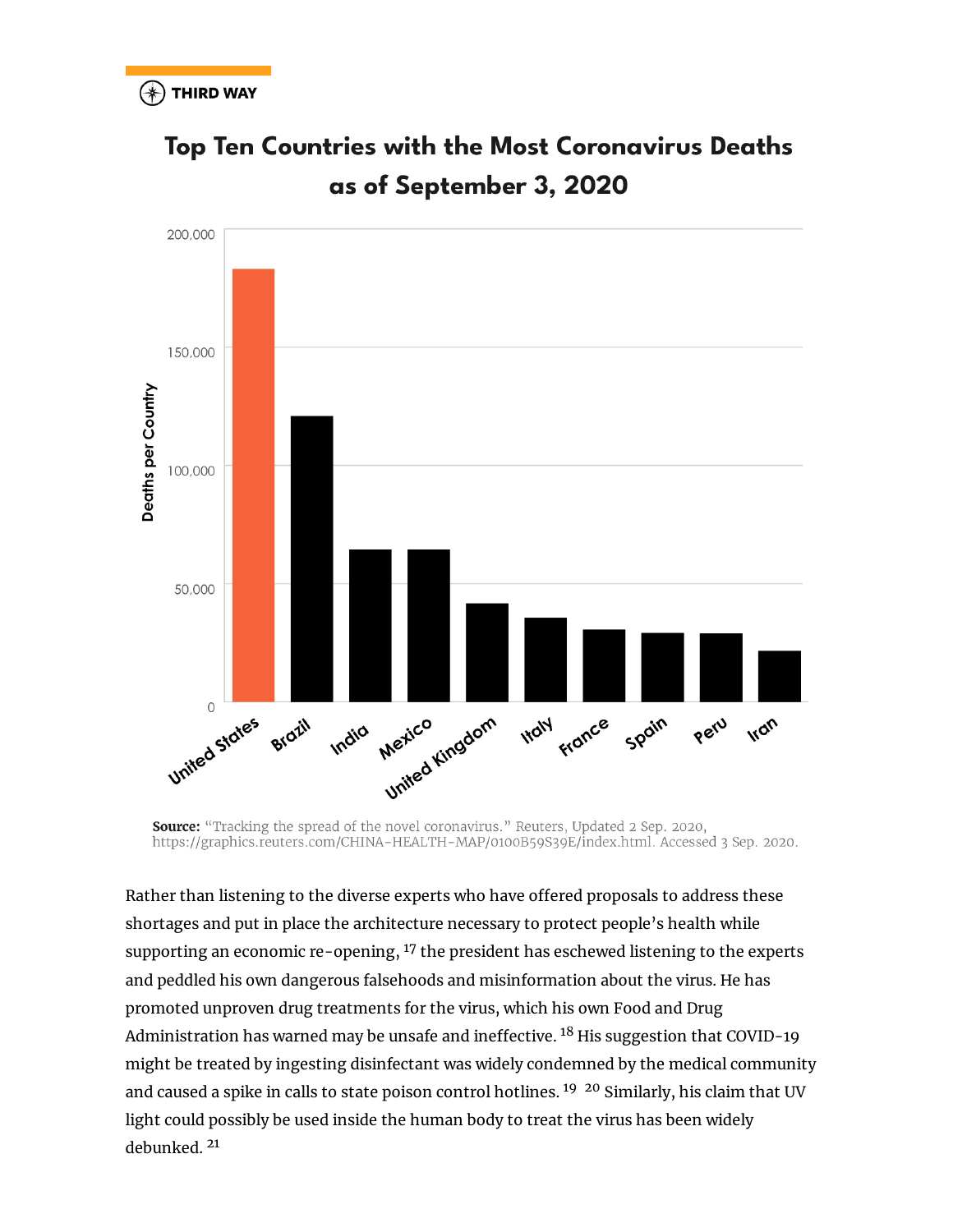To make matters worse, the Trump Administration dismantled efforts that were in put in place by previous administrations to ensure America was working to detect, prevent, and, if needed, respond to this type of pandemic. The Trump Administration largely disbanded the White House's National Security Council Directorate for Global Health Security and Biodefense, which was put in place by the Obama Administration to coordinate America's pandemic preparedness. <sup>22</sup> While some members were reassigned, experts have criticized this move, saying it leaves the United States unprepared for this type of crisis. <sup>23</sup> The Administration has moved to shutter the US Agency for International Development's (USAID) PREDICT project, which focuses on detecting infectious diseases like COVID-19 around the globe. <sup>24</sup> Republicans have also falsely claimed the Obama Administration did not leave any sort of plan for the Trump Administration to deal with a possible pandemic. However, a 69 page pandemic preparedness playbook developed by the Obama Administration and left for the Trump Administration has been widely reported on. It was the Trump Administration's decision to scrap it. <sup>25</sup>

Additionally, while federal funding for pandemic preparedness has been largely shifted to countering terrorism, the Trump Administration's cuts or attempted cuts to the budgets of critical global health and infectious disease programs could have made a bad situation even worse. For example, in FY2020, the Trump Administration proposed over \$100 million in cuts to Centers for Disease Control and Prevention (CDC) programs that protect Americans and people around the globe from emerging and zoonotic infectious diseases. Fortunately, Congress did not move forward with these proposed cuts. <sup>26</sup> The Administration has also pushed for cuts to vital global development programs that would help bolster the health care systems of particular countries of concern to ensure they are more rapidly able to respond to a pandemic. <sup>27</sup> Nobel laureates and experts have also criticized the Trump Administration for ending funding to a program that supports American research on bat coronaviruses, like COVID-19 is suspected to be, in China. <sup>28</sup> The Trump Administration also reportedly ended work at the Department of Homeland Security on pandemic planning. <sup>29</sup>

Instead of addressing these missteps, President Trump has tried to deflect from his catastrophic handling of this crisis by shifting the blame to China and the WHO. His decision to terminate America's relationship with the global health entity will only serve to hurt the country's efforts to slow the spread of the COVID-19 virus and strengthen China's influence. In July 2020, the Trump Administration notified the UN Secretary-General that the United States was officially withdrawing effective July 6, 2021.  $30$  President Trump has accused the WHO of helping China cover up the virus in its early stages and has made several claims about the organization's response to the pandemic that have been widely disputed by news organizations and scientists.  $31$  The WHO, created in 1948, has been critical in providing guidance on testing tools for COVID-19, accelerating research and development on vaccines and treatments, advising global health care personnel, and providing recommendations to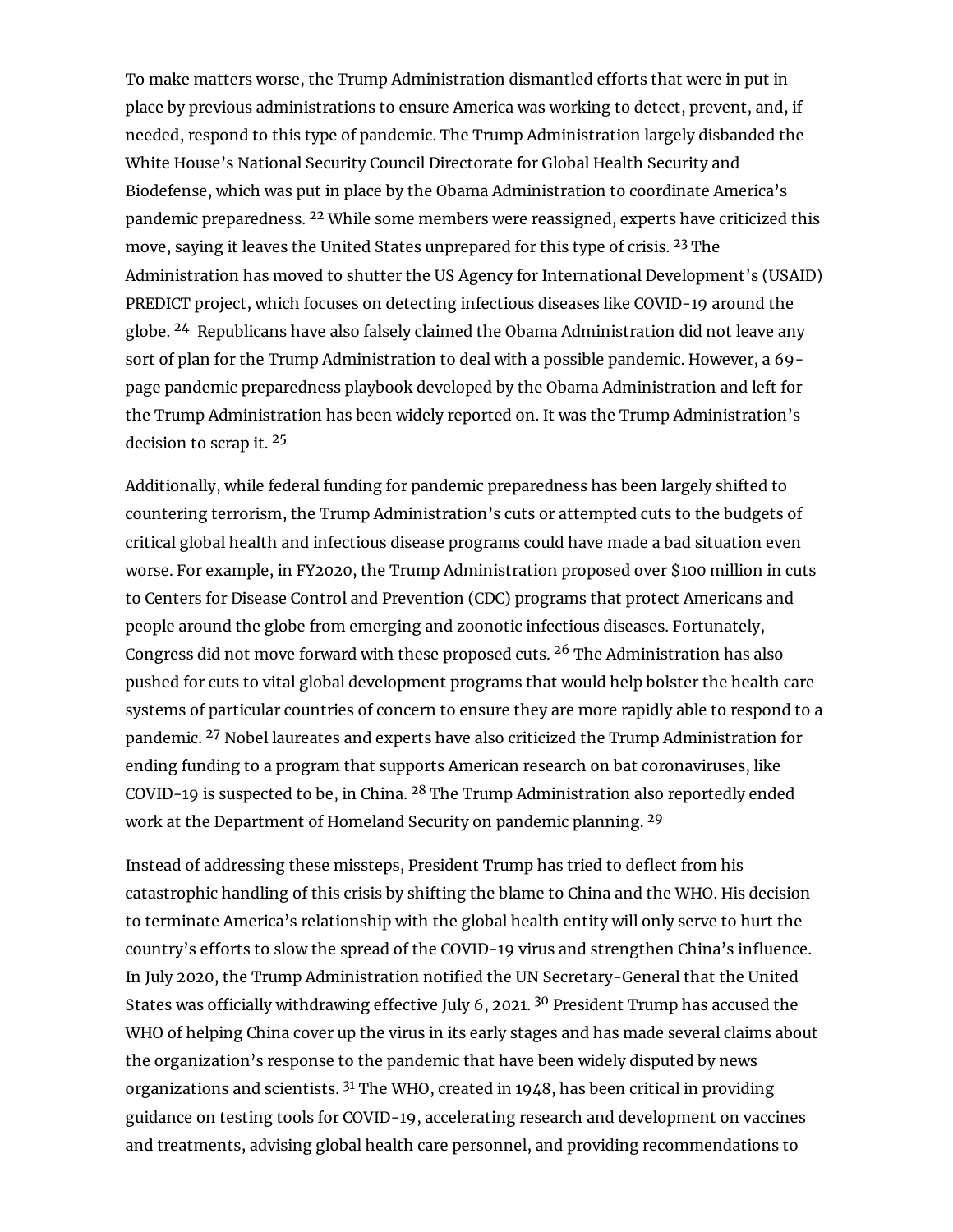governments on how to reduce the spread of the virus and prevent deaths. In many countries, the WHO's deployed experts are playing a leading role in responding to the pandemic, which will ultimately impact America's own ability to do the same domestically. <sup>32</sup> The United States was the top donor to the WHO and provided the organization with over \$400 million in 2019. <sup>33</sup> Now that President Trump has announced the United States is terminating its relationship with the WHO, China has pledged \$2 billion over two years to fill this funding gap. This will give China even more leverage in the organization and further diminish US leadership in the midst of the biggest global health crisis the world has seen in over a century. <sup>34</sup> This tragic global response by this Administration stands in stark comparison to the leading role the Obama Administration played in directing the response to contain and eradicate the Ebola epidemic. <sup>35</sup>

The United States has also notably refused to join international efforts to fund the Coalition for Epidemic Preparedness Innovations (CEPI). CEPI provides funding for promising vaccines in exchange for equitable distribution of that vaccine around the world. <sup>36</sup> Failing to join international efforts to develop the vaccine could leave the United States out of the distribution if another country discovers the vaccine first.

As President of the United States, America's response to the COVID-19 pandemic falls squarely on Donald Trump. And in the face of this crisis, he has failed every step of the way. He is trying to pass the buck with moves that will only help strengthen China's hand while more Americans die from this devastating virus and the economy lies in ruins.

# **Congress can take steps to reverse President Trump's mismanagement and ensure America is prepared to fight this and other pandemics.**

In addition to the tremendous number of actions Congress must take to address the health <sup>37</sup> and economic needs <sup>38</sup> of Americans during the COVID-19 pandemic, there are a number of steps to ensure the United States is better prepared to fight this and other pandemics in the future. Global health security is a vital component of America's national security, and this crisis has demonstrated that America needs robust tools in its arsenal to prevent and respond to these types of threats.

First, Congress must protect and restore all funding to pandemic prevention and detection programs cut by the Trump Administration and evaluate key programs and initiatives that require increased support. The Trump Administration has targeted critical programs that would have helped the United States better detect, prepare for, and respond to the COVID-19 pandemic at a wide spectrum of federal department and agencies, including the CDC, National Institutes of Health, Department of Homeland Security, USAID, and others. Congress must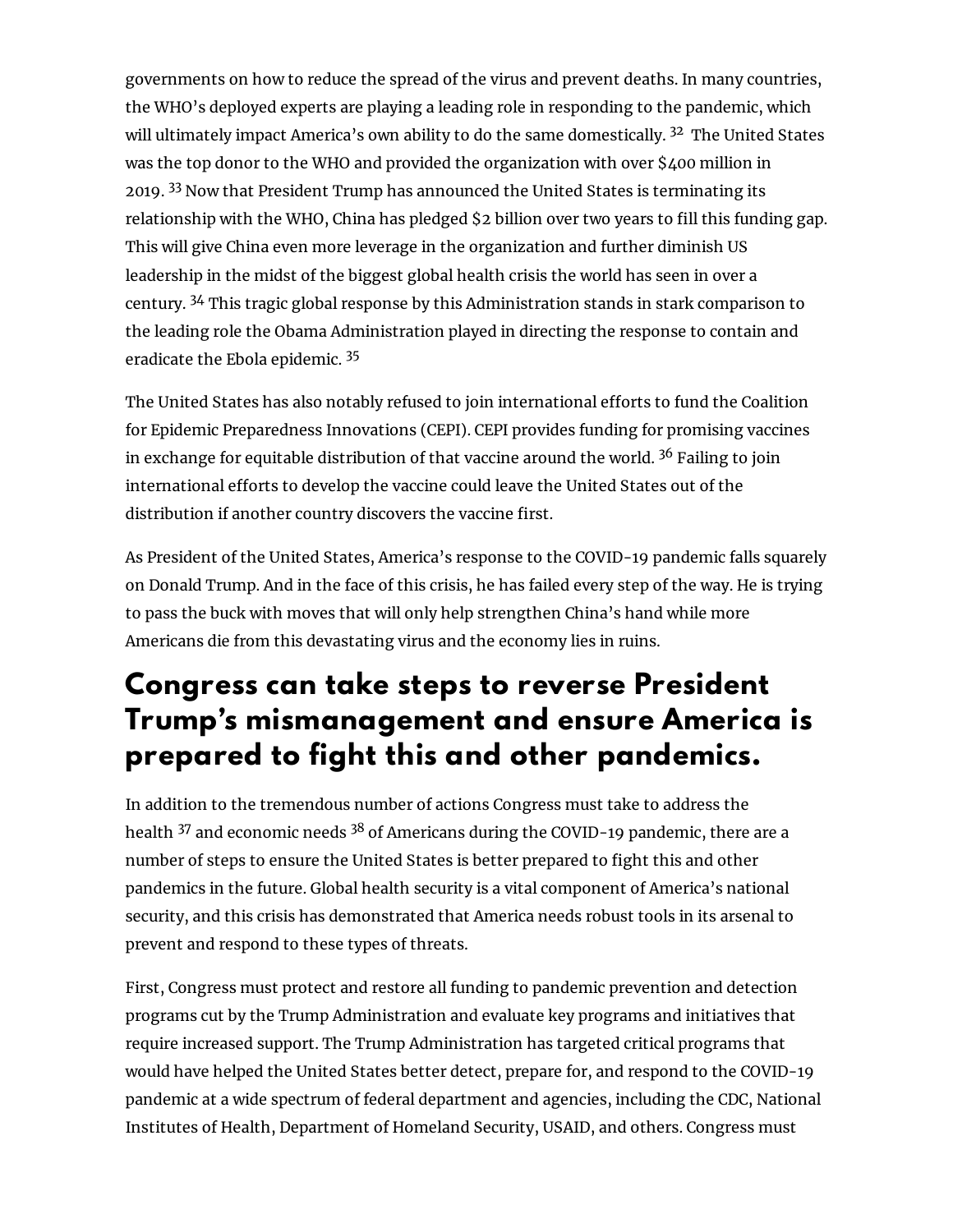protect and restore funding to these vital programs to ensure the United States is prepared to fight this and other pandemics in the future. Congress should also take steps to ensure that no president is able to dismantle global health security leadership at the White House again.

Second, Congress should work to rebalance US government security spending to ensure we can protect the American public from the things that can cause the most damage, especially pandemics and other natural disasters. Federal spending for global health security has declined for many years since the 9/11 attacks, as resources were shifted to counterterrorism priorities. But the COVID-19 pandemic demonstrates that there are many security threats where the United States has been underinvesting, and others where it is still overinvesting. In particular, this crisis calls for a serious reevaluation of America's military infrastructure and defense spending. In FY2021 alone, the Trump Administration has requested over \$700 billion for the Department of Defense, while continuing to propose cuts to pandemic preparedness programs. Congress must take steps to ensure the United States is investing in the tools we need to keep Americans protected from 21 <sup>st</sup> century threats—from pandemics to cybercrime to climate change—and rebalance US security spending to reflect that.

Finally, Congress must step in and try to reverse the Administration's decision to withdraw from the WHO and restore all funding that has been halted. Should a new president be in power in 2021, that individual could retract the Trump Administration's official notification of withdrawal from the WHO. In the meantime, Congress must work to ensure the United States meets its required financial commitment to the WHO. In approving US membership in the WHO in 1948, Congress required the US government to give a one-year notice to the organization, which the Trump Administration has just done, and pay all dues owed to it in full. <sup>39</sup> It is unclear if the Trump Administration will abide by this funding commitment; Congress must take steps to ensure these dues are paid in full. Without this vital support, the organization will be hindered in its effort to stem the spread of the COVID-19 virus and other global diseases, which will hurt America's efforts to do the same domestically. And ultimately it is China that will benefit from diminished US leadership in the organization.

# **Conclusion**

The COVID-19 outbreak has caused the tragic death of thousands of Americans and upended every aspect of American life. President Trump's disastrous handling of this crisis has taken a bad situation and made it astronomically worse. And while China's government must answer for its handling at the start of this pandemic, President Trump who must answer for his own catastrophic mismanagement of this crisis. No amount of effort on his part to shift the blame to China and the WHO can take away from his Administration's failures. But there are steps that Congress can take now to ensure the United States is better prepared and able to fight this and other pandemics in the future. Restoring funding for pandemic prevention and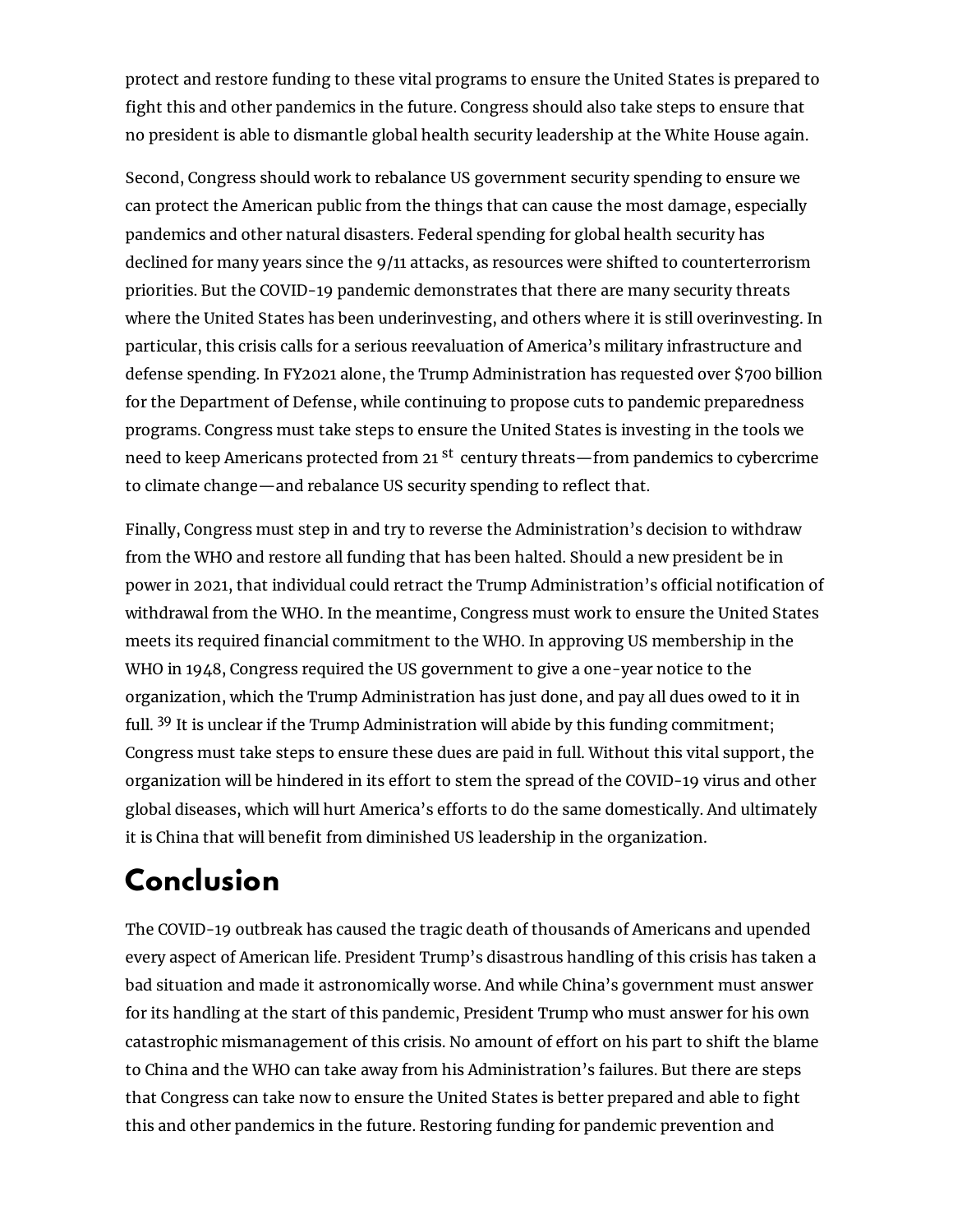detection programs, rebalancing US government security spending to increase resources for these efforts, and doing what it can to ensure the United States continues to support the WHO in its vital work are important steps Congress can take to make sure a global health crisis of this magnitude never happens again.

#### **ENDNOTES**

- Taylor, Chloe. "Satellite images and online searches indicate China had coronavirus in the fall, Harvard study finds." *CNBC*, 9 June 2020, www.cnbc.com/2020/06/09/coronavirus-may-have[been-spreading-in-china-in-august-harvard-study.html.](http://www.cnbc.com/2020/06/09/coronavirus-may-have-been-spreading-in-china-in-august-harvard-study.html) Accessed 30 Aug. 2020. **1.**
- World Health Organization. "Timeline of WHO's response to COVID-19." 30 July 2020, [https://www.who.int/news-room/detail/29-06-2020-covidtimeline.](https://www.who.int/news-room/detail/29-06-2020-covidtimeline) Accessed 30 Aug. 2020. **2.**
- "Coronavirus Map: Tracking the Global Outbreak." *The New York Times,* Updated 30 Aug. 2020, [www.nytimes.com/interactive/2020/world/coronavirus-maps.html.](http://www.nytimes.com/interactive/2020/world/coronavirus-maps.html) Accessed 30 Aug. 2020. **3.**
- Weller, Christian. "Systemic Racism Makes Covid-19 Much More Deadly For African-Americans." *Forbes,* 18 June 2020, [www.forbes.com/sites/christianweller/2020/06/18/systemic-racism-makes-covid-19](http://www.forbes.com/sites/christianweller/2020/06/18/systemic-racism-makes-covid-19-much-more-deadly-for-african-americans/#5c49f1357feb) much-more-deadly-for-african-americans/#5c49f1357feb. Accessed 30 Aug. 2020. **4.**
- Hsiang, Solomon et al. "The effect of large-scale anti-contagion policies on the COVID-19 pandemic." *Nature*, [www.nature.com/articles/s41586-020-2404-8\\_reference.pdf.](http://www.nature.com/articles/s41586-020-2404-8_reference.pdf) Accessed 30 Aug. 2020. **5.**
- Chappell, Bill. "U.S. Could Have Saved 36,000 Lives If Social Distancing Started 1 Week Earlier: **6.** Study." *NPR,* 21 May 2020, www.npr.org/sections/coronavirus-live[updates/2020/05/21/860077940/u-s-could-have-saved-36-000-lives-if-social-distancing](http://www.npr.org/sections/coronavirus-live-updates/2020/05/21/860077940/u-s-could-have-saved-36-000-lives-if-social-distancing-started-1-week-earlier-st)started-1-week-earlier-st. Accessed 30 Aug. 2020.
- The National Bureau of Economic Research. "Determination of the February 2020 Peak in US Economic Activity." 8 June 2020, [www.nber.org/cycles/june2020.html](http://www.nber.org/cycles/june2020.html). Accessed 30 Aug. 2020. **7.**
- Hunter, Kaitlin, David Kendall, and Gabe Horwitz. "CoronaCare for Everyone: A Comprehensive Plan to Rescue Health Care." Third Way, 6 Apr. 2020, [www.thirdway.org/memo/coronacare-for-everyone-a-comprehensive-plan-to-rescue](http://www.thirdway.org/memo/coronacare-for-everyone-a-comprehensive-plan-to-rescue-health-care)health-care. Accessed 30 Aug. 2020. **8.**
- U.S. Travel Association. "COVID-19 Travel Industry Research." (Updated every Thursday with new data), [www.ustravel.org/toolkit/covid-19-travel-industry-research](https://www.ustravel.org/toolkit/covid-19-travel-industry-research). Accessed 30 Aug. 2020. **9.**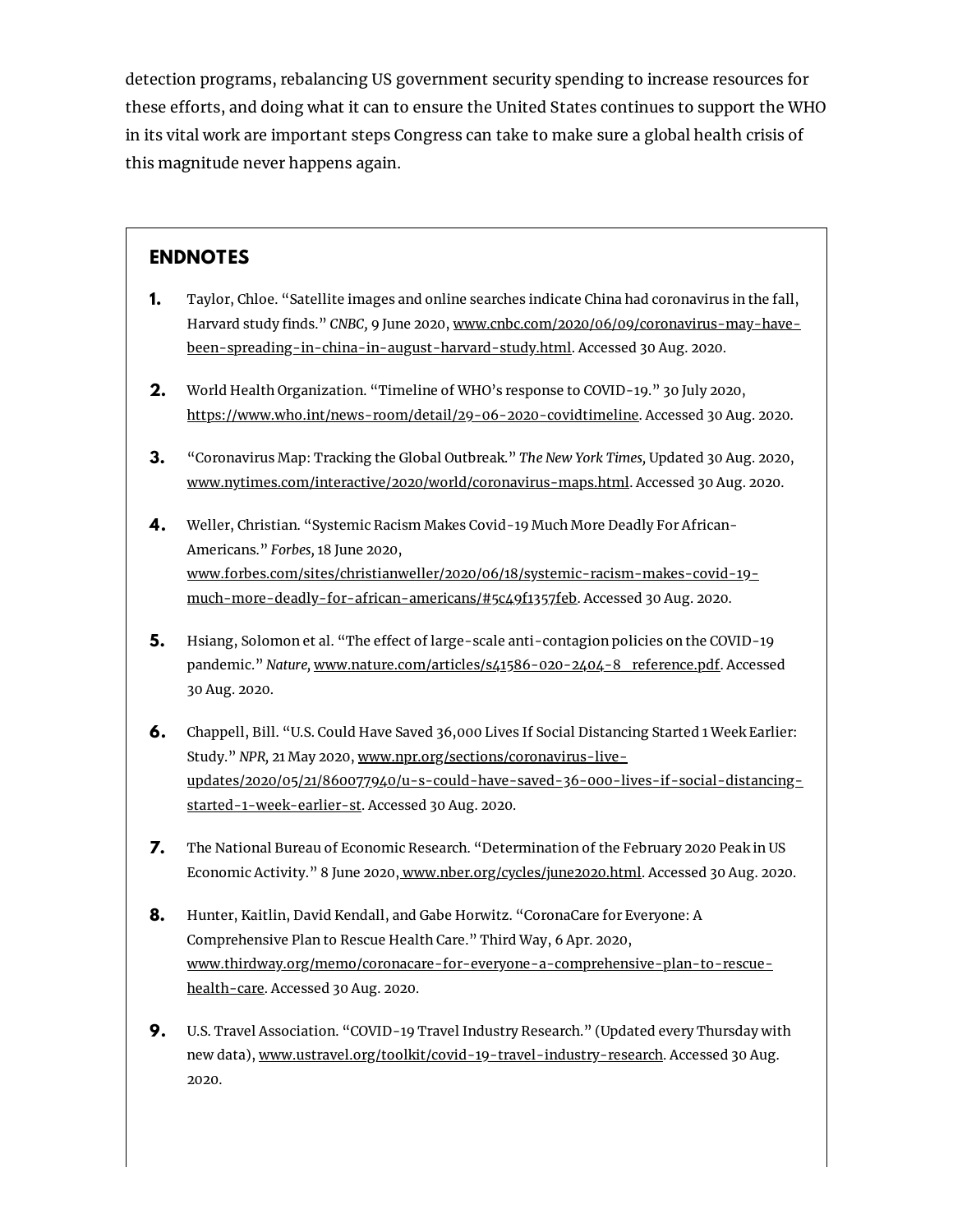- **10.** Erickson, Lanae et al. "Protecting Students & Taxpayers in the Federal Higher Ed Response to COVID-19." Third Way, 13 May 2020, www.thirdway.org/memo/protecting-students[taxpayers-in-the-federal-higher-ed-response-to-covid-19.](https://www.thirdway.org/memo/protecting-students-taxpayers-in-the-federal-higher-ed-response-to-covid-19) Accessed 30 Aug. 2020.
- Page, Jeremy, Wenxin Fan, and Natasha Khan. "How It All Started: China's Early Coronavirus **11.** Missteps." *The Wall Street Journal,* 6 Mar. 2020, www.wsj.com/articles/how-it-all-started[chinas-early-coronavirus-missteps-11583508932.](http://www.wsj.com/articles/how-it-all-started-chinas-early-coronavirus-missteps-11583508932) Accessed 30 Aug. 2020.
- Bryson Taylor, Derrick. "A Timeline of the Coronavirus Pandemic." *The New York Times,* 6 Aug. **12.** 2020, [www.nytimes.com/article/coronavirus-timeline.html](http://www.nytimes.com/article/coronavirus-timeline.html). Accessed 30 Aug. 2020.
- Baker, Mike. "When Did the Coronavirus Arrive in the U.S.? Here's a Review of the Evidence." **13.** The New York Times, 15 May 2020, www.nytimes.com/2020/05/15/us/coronavirus-first-casesnohomish-antibodies.html. Accessed 30 Aug. 2020.
- Cecire, Michael H. and Heidi M. Peters. *The Defense Production Act of 1950: History, Authorities,* **14.** *and Considerations for Congress*. Congressional Research Service, 2 Mar. 2020, [fas.org/sgp/crs/natsec/R43767.pdf](https://fas.org/sgp/crs/natsec/R43767.pdf). Accessed 30 Aug. 2020.
- **15.** Rascoe, Ayesha. "Trump Resists Using Wartime Law To Get, Distribute Coronavirus Supplies." *NPR,* 25 Mar. 2020, [www.npr.org/2020/03/25/821285204/trump-sends-mixed-messages](http://www.npr.org/2020/03/25/821285204/trump-sends-mixed-messages-about-invoking-defense-production-act)about-invoking-defense-production-act. Accessed 30 Aug. 2020.
- Lopez, German. "April was another lost month for Trump's coronavirus response." *Vox,* 5 May **16.** 2020, [www.vox.com/2020/5/5/21246327/coronavirus-trump-april-lost-month-jeremy](http://www.vox.com/2020/5/5/21246327/coronavirus-trump-april-lost-month-jeremy-konyndyk)konyndyk. Accessed 30 Aug. 2020.
- Allen, Danielle et al. *Roadmap to Pandemic Resilience: Massive Scale Testing, Tracing, and Supported* **17.** *Isolation (TTSI) as the Path to Pandemic Resilience for a Free Society.* Edmond J. Safra Center for Ethics at Harvard University, 20 Apr. 2020, ethics.harvard.edu/files/center-forethics/files/roadmaptopandemicresilience\_final\_0.pdf. Accessed 30 Aug. 2020.
- **18.** Owermohle, Sarah. "FDA ends emergency use of hydroxychloroquine for coronavirus." *Politico*, 15 June 2020, [www.politico.com/news/2020/06/15/fda-ends-emergency-use-of](http://www.politico.com/news/2020/06/15/fda-ends-emergency-use-of-hydroxychloroquine-319872)hydroxychloroquine-319872. Accessed 30 Aug. 2020.
- **19.** "Coronavirus: Outcry after Trump suggests injecting disinfectant as treatment." *BBC*, 24 Apr. 2020, <https://www.bbc.com/news/world-us-canada-52407177>. Accessed 30 Aug. 2020.
- Aleem, Zeeshan. "Governors say Trump's disinfectant comments prompted hundreds of **20.** poison center calls." *Vox,* 26 Apr. 2020, www.vox.com/2020/4/26/21237525/trump[disinfectant-poison-control-calls-coronavirus.](http://www.vox.com/2020/4/26/21237525/trump-disinfectant-poison-control-calls-coronavirus) Accessed 30 Aug. 2020.
- **21.** "Coronavirus: Outcry after Trump suggests injecting disinfectant as treatment." *BBC*, 24 Apr. 2020, <https://www.bbc.com/news/world-us-canada-52407177>. Accessed 30 Aug. 2020.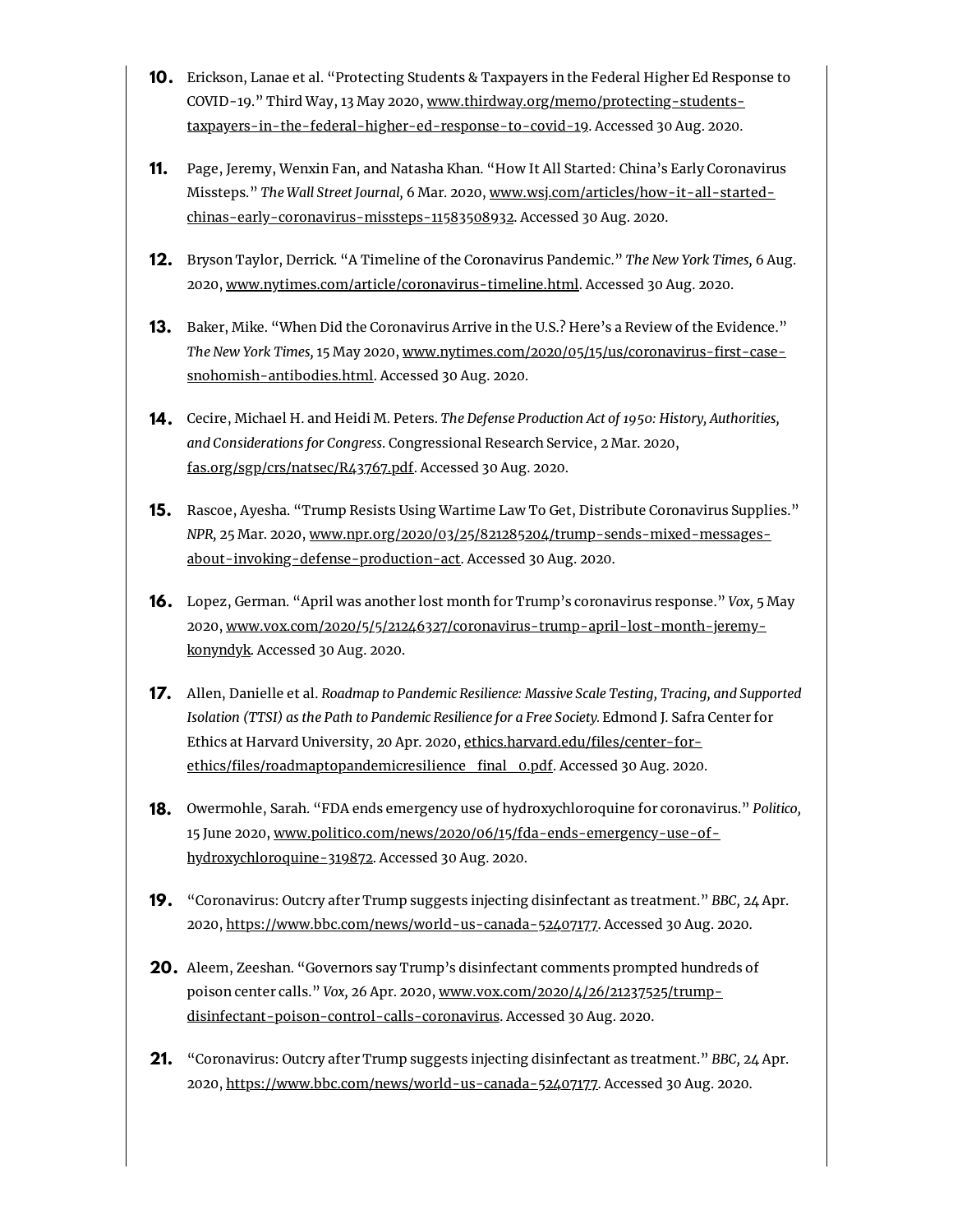- **22.** Cameron, Beth. "I ran the White House pandemic office. Trump closed it." *The Washington* Post, 13 Mar. 2020, www.washingtonpost.com/outlook/nsc-pandemic-office-trump[closed/2020/03/13/a70de09c-6491-11ea-acca-80c22bbee96f\\_story.html.](https://www.washingtonpost.com/outlook/nsc-pandemic-office-trump-closed/2020/03/13/a70de09c-6491-11ea-acca-80c22bbee96f_story.html) Accessed 30 Aug. 2020.
- **23.** Reuters Fact Check team. "Partly false claim: Trump fired entire pandemic response team in 2018." Reuters, 25 Mar. 2020, www.reuters.com/article/uk-factcheck-trump-fired-pandemicteam/partly-false-claim-trump-fired-pandemic-response-team-in-2018-idUSKBN21C32M. Accessed 30 Aug. 2020.
- Cohen, Zachary. "Trump administration shuttered pandemic monitoring program, then **24.** scrambled to extend it." *CNN,* 10 Apr. 2020, [www.cnn.com/2020/04/10/politics/trump-usaid](http://www.cnn.com/2020/04/10/politics/trump-usaid-prevent-program-coronavirus/index.html)prevent-program-coronavirus/index.html. Accessed 30 Aug. 2020.
- **25.** Knight, Victoria. "Obama team left pandemic playbook for Trump administration, officials confirm." PBS NewsHour, 15 May 2020, www.pbs.org/newshour/nation/obama-team-leftpandemic-playbook-for-trump-administration-officials-confirm. Accessed 30 Aug. 2020.
- **26.** Greenberg, Jon. "Federal pandemic money fell for years. Trump's budgets didn't help." *PolitiFact,* 30 Mar. 2020, [www.politifact.com/article/2020/mar/30/federal-pandemic-money](http://www.politifact.com/article/2020/mar/30/federal-pandemic-money-fell-years-trumps-budgets-d/)fell-years-trumps-budgets-d/. Accessed 30 Aug. 2020.
- Garrett, Laurie. "Trump Has Sabotaged America's Coronavirus Response." *Foreign Policy,* 31 **27.** Jan. 2020, [foreignpolicy.com/2020/01/31/coronavirus-china-trump-united-states-public](https://foreignpolicy.com/2020/01/31/coronavirus-china-trump-united-states-public-health-emergency-response/)health-emergency-response/. Accessed 30 Aug. 2020.
- Gorman, James. "Prominent Scientists Denounce End to Coronavirus Grant." *The New York* **28.** *Times,* 21 May 2020, [www.nytimes.com/2020/05/21/health/wuhan-coronavirus](http://www.nytimes.com/2020/05/21/health/wuhan-coronavirus-laboratory.html)laboratory.html. Accessed 30 Aug. 2020.
- Lippman, Daniel. "DHS wound down pandemic models before coronavirus struck." *Politico,* 24 **29.** Mar. 2020, [www.politico.com/news/2020/03/24/dhs-pandemic-coronavirus-146884](https://www.politico.com/news/2020/03/24/dhs-pandemic-coronavirus-146884). Accessed 30 Aug. 2020.
- Ehley, Brianna and Alice Miranda Ollstein. "Trump announces U.S. withdrawal from the World **30.** Health Organization." *Politico,* 29 May 2020, [www.politico.com/news/2020/05/29/us](http://www.politico.com/news/2020/05/29/us-withdrawing-from-who-289799)withdrawing-from-who-289799. Accessed 30 Aug. 2020.
- **31.** Kessler, Glenn. "Fact-checking Trump's letter blasting the World Health Organization." *The Washington Post,* 20 May 2020, [www.washingtonpost.com/politics/2020/05/20/fact-checking](https://www.washingtonpost.com/politics/2020/05/20/fact-checking-trumps-letter-blasting-world-health-organization/)trumps-letter-blasting-world-health-organization/. Accessed 30 Aug. 2020.
- World Health Organization. "How is WHO Responding to COVID-19?" **32.**[www.who.int/emergencies/diseases/novel-coronavirus-2019/who-response-in-countries](https://www.who.int/emergencies/diseases/novel-coronavirus-2019/who-response-in-countries). Accessed 30 Aug. 2020.